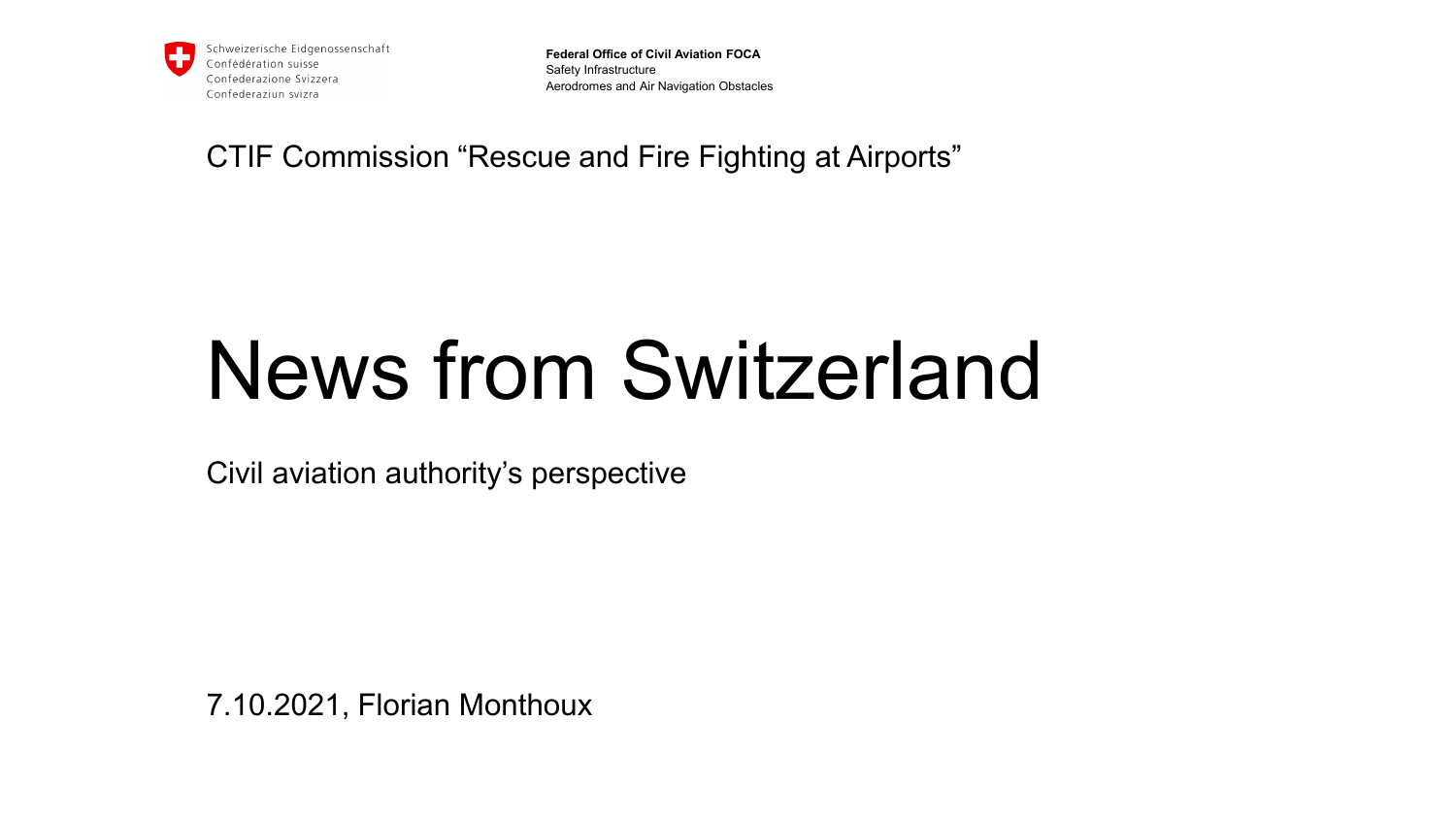

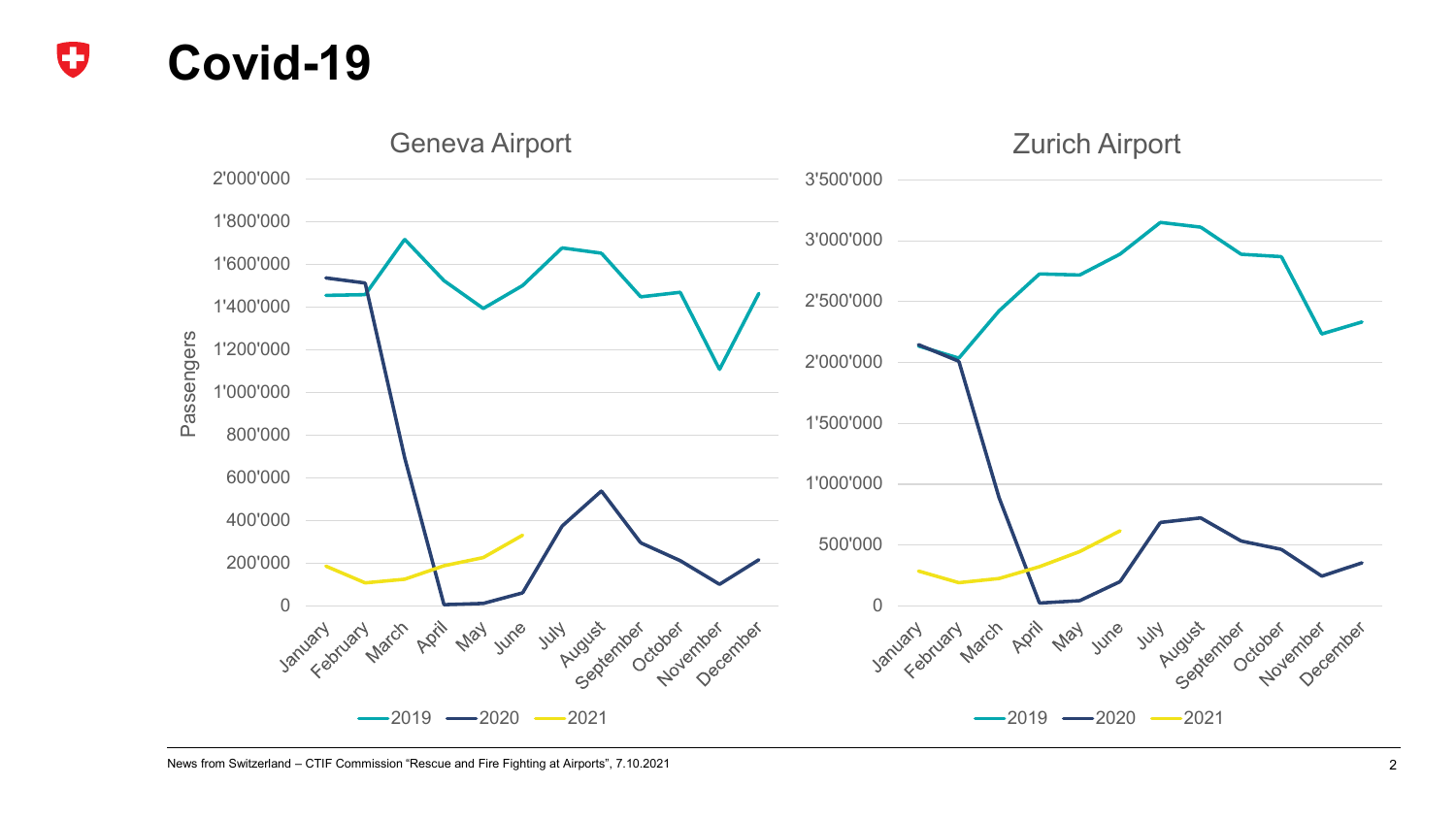## O **RFF requirements in Switzerland: Current situation**

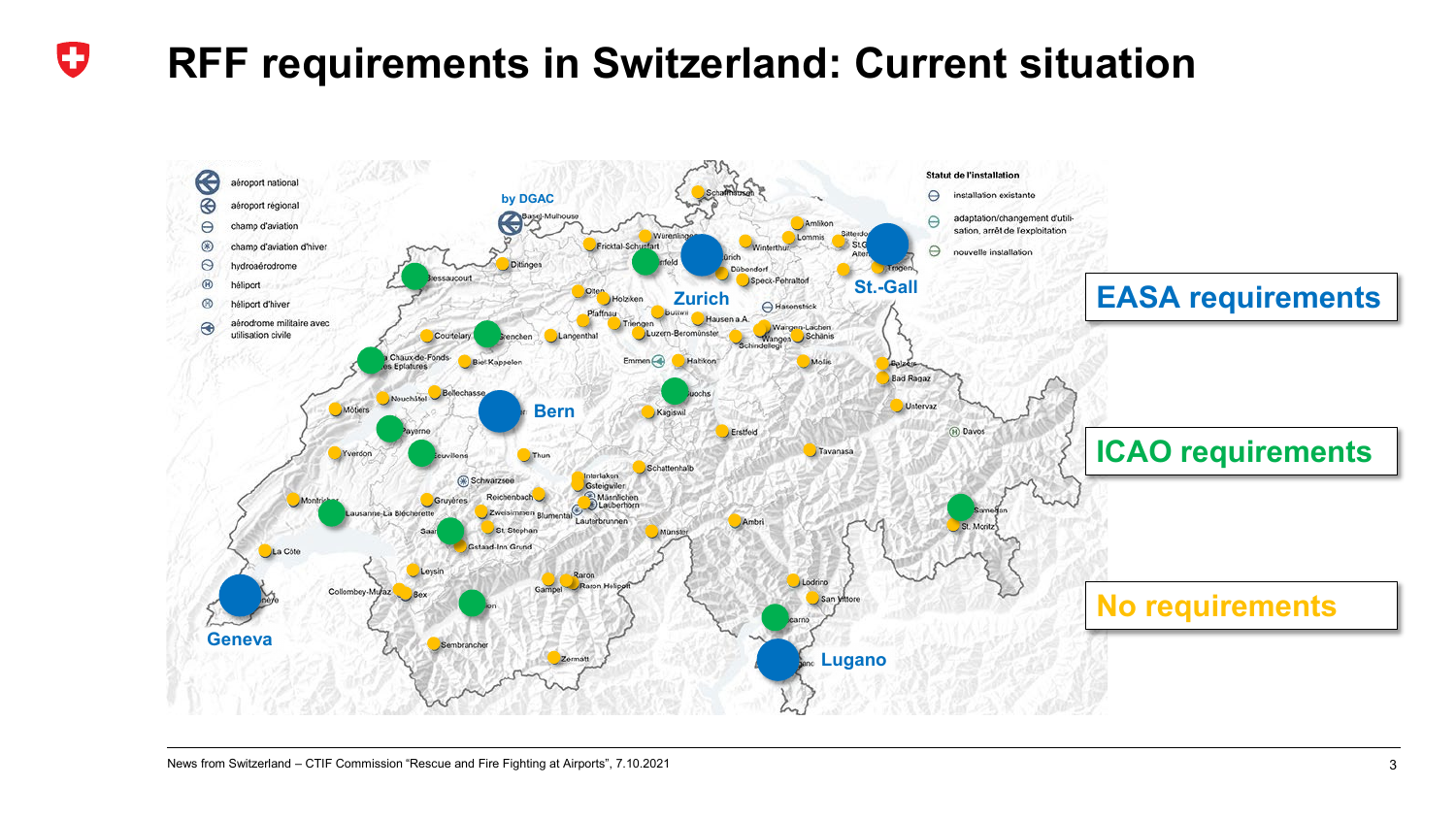## O **Update of our national RFF Directive**

- Minimum requirements for airfields including heliports
- Information about BPS and electrical aircrafts
- RFFS only when serving CAT operations (CAT  $\neq$  commercial)



AD 1-001 D

lanung und Feuerwehr- und Rettungswesen<br><sup>veizer Flugplätzen (RFF-Richtlinis)</sup> is analy und Feuerwehr- und Rett<br>weizer Flugplätzen (RFF-Richtlin

 $Richm$